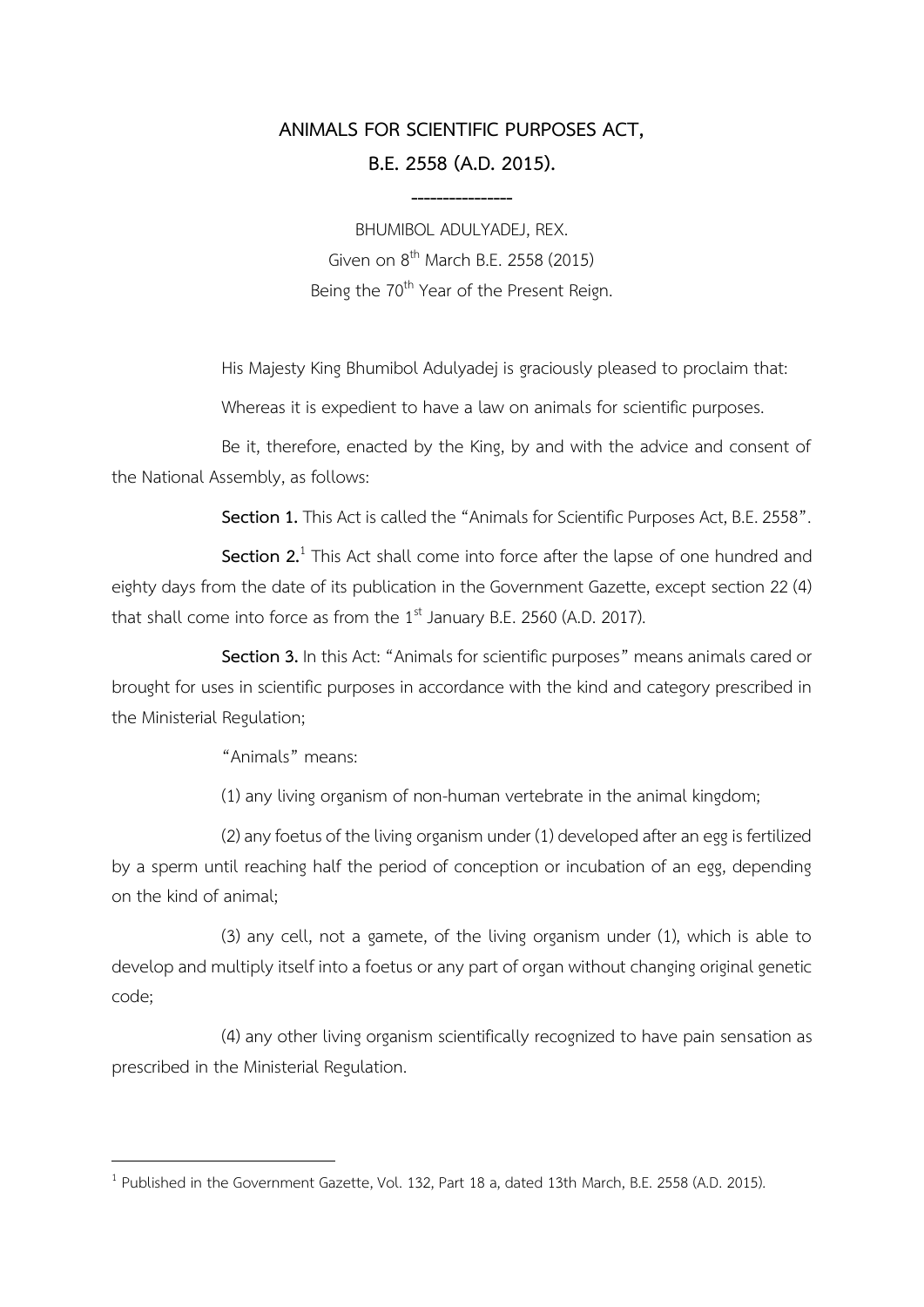"Scientific purposes" means any activity in performing a research, testing, production of biological materials, teaching, experimentation, genetic modification, cloning, and stem cell production using animals in section (3), not including the procedure prescribed in the Ministerial Regulation with the advice of the Committee;

"Procedures on Animals for scientific purposes" means caring, using, or breeding of, or any manipulation on the animals for scientific purposes;

"Animal production for scientific purposes" means the act of multiplying the number of animals by way of breeding, inheriting pedigree, or reproducing pedigree for rendering service or for use in scientific purposes;

"License" means the license for using or producing animals for scientific purposes, as the case may be;

"Ethics" means the ethics in procedures on animals for scientific purposes;

"Establishment" means any premises, building, or any other place in which animals are cared and/or used for scientific purposes and shall also include surrounding area of the premises or the building;

**"Responsible person of the establishment" means the owner or the person having authority to control and supervise the establishment as follows:**

(1) Chief Executive Officer or Head of agency having authority in charge of the establishment, in case an establishment is a State agency;

(2) **Rector, President, Director, or a person holding** an equivalent position, in case an establishment is an educational institute;

(3) Owner or possessor in the case of private establishments other than educational institutes;

"State agency" means any Government agency, State enterprise, public organization, or any other agency of the State, but does not include an educational institute of the State;

"Educational institute" means the educational institute under the law on national education;

"Committee" means the Committee for Supervision and Promotion of Procedures on Animals for Scientific Purposes (CSPA);

ANIMALS FOR SCIENTIFIC PURPOSES ACT, B.E. 2558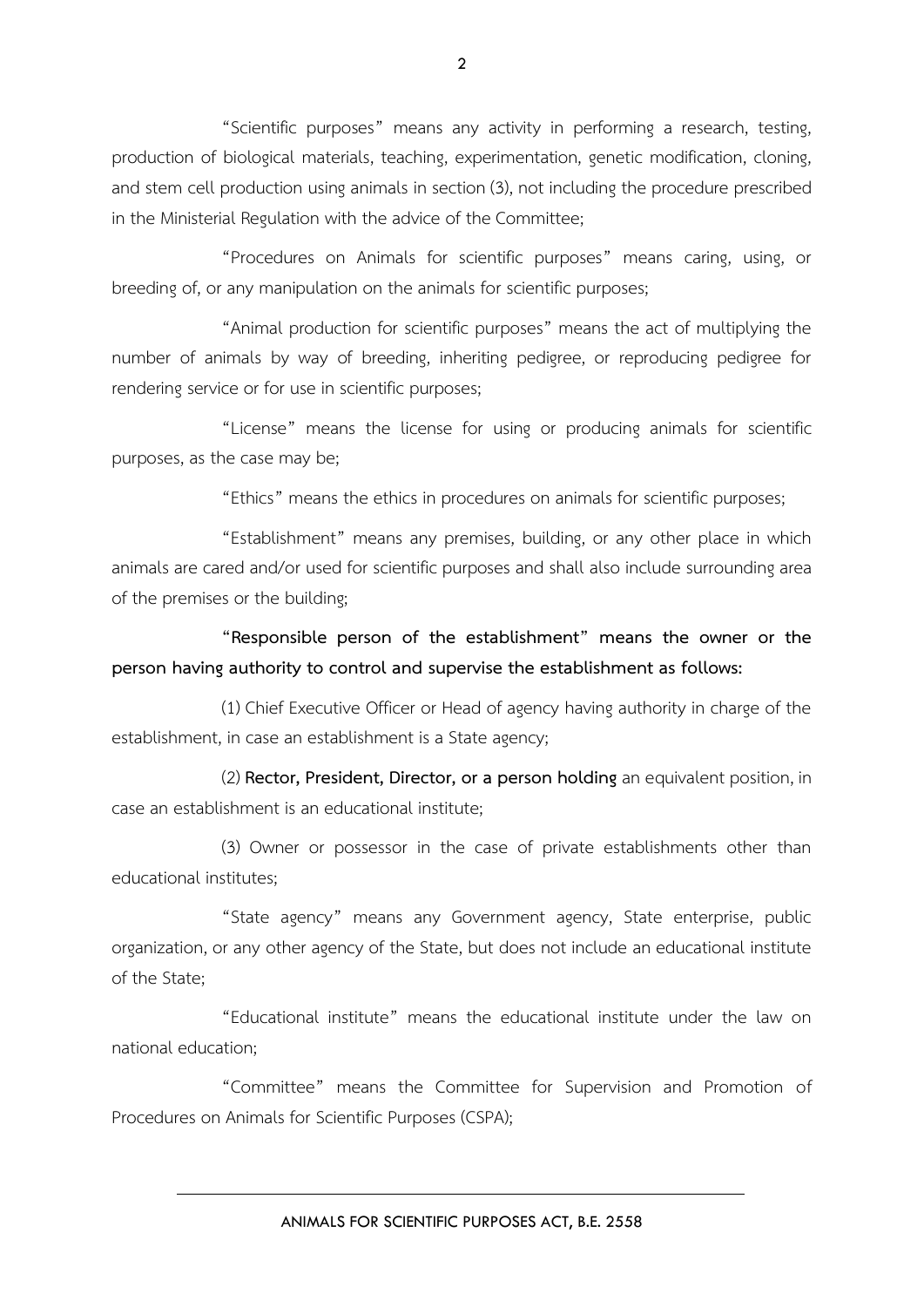"Ethics committee" means the Committee for Ethics in Procedures on Animals for Scientific Purposes (EC);

"Office" means the National Research Council of Thailand (NRCT);

"Secretary-General" means the Secretary-General of the National Research Council of Thailand;

"Institute" means Institute of Animal for Scientific Purposes Development;

"Director" means the Director of the Institute of Animal for Scientific Purposes Development;

"Licensor" means the Secretary-General or a person entrusted by the Secretary-General;

"Competent official" means the person appointed by the Minister for the implementation of this Act;

"Minister" means the Minister having charge and control of the execution of this Act.

**Section 4.** The Prime Minister shall have the charge and control of the execution of this Act, and shall by order appoint a competent official and issue Ministerial Regulation prescribing fees not exceeding the rate attached hereto, and exempt fees and determine other affairs as well as to issue announcements for the implementation of this Act.

The Ministerial Regulation and announcement shall come into force upon their publications in the Government Gazette.

#### **CHAPTER I**

## **COMMITTEE FOR SUPERVISION AND PROMOTION OF PROCEDURES ON ANIMALS FOR SCIENTIFIC PURPOSES**

**Section 5.** There shall be a committee called the "Committee for Supervision and Promotion of Procedures on Animals for Scientific Purposes" comprising of:

**---------------**

(1) a Chairperson elected among themselves from Members under (2) and (3);

(2) ten *ex officio* Members, i.e. the Director General of the Department of Fisheries, Director-General of the Department of Livestock Development, Director-General of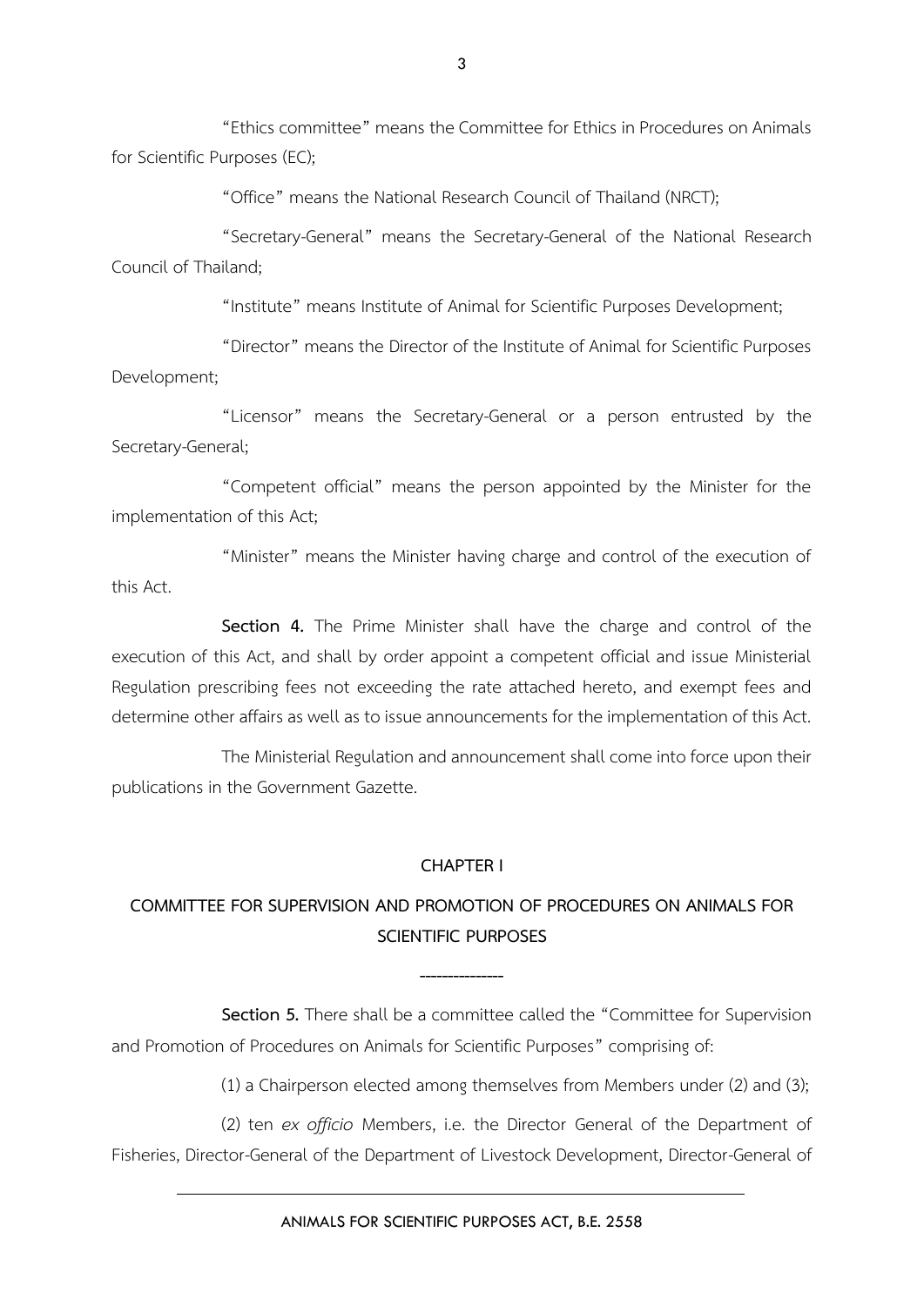the Department of Medical Science, Director-General of the Department of Science Service, Director-General of the Department of National Parks, Wildlife and Plant Conservation, Secretary-General of the Higher Education Commission, Secretary-General of the National Research Council, Secretary General of the Food and Drug Administration, Director of Bureau of the Budget, Secretary-General of the Veterinary Council;

(3) not less than twelve but not more than fourteen qualified Members appointed by the Minister from:

(a) not more than three persons having knowledge and experiences concerning procedures on animals for scientific purposes;

(b) five representatives of the higher education institutes having a training course in the field of doctor of veterinary medicine, animal science, medicine, pharmacy or science that use animals for scientific purposes;

(c) three representatives from private sectors that use animals for scientific purposes;

(d) three representatives from associations, foundations, or private organizations that perform or have activities concerning animal welfare protection.

The Director shall be the Member and Secretary, and the Secretary-General shall appoint not more than two officials of the Institute to be Assistant-secretary.

The rule, procedure, and conditions in appointing qualified Members under (3) shall be prescribed by the Minister.

**Section 6.** The qualified Members shall hold office for a term of three years.

In the case when a qualified Member vacates the office before the end of term, or in case the Minister appoints an additional Member during the term of the existing Members, the replacing Member or additional Member shall hold the office for the remaining term of the Members already appointed.

At the end of term under paragraph one, if the new qualified Members are not appointed, the qualified Members vacating the office shall continue to work in the office until the newly appointed qualified Members assume the office.

The qualified Member who vacates the office at the end of term may be reappointed but not for more than two consecutive terms.

4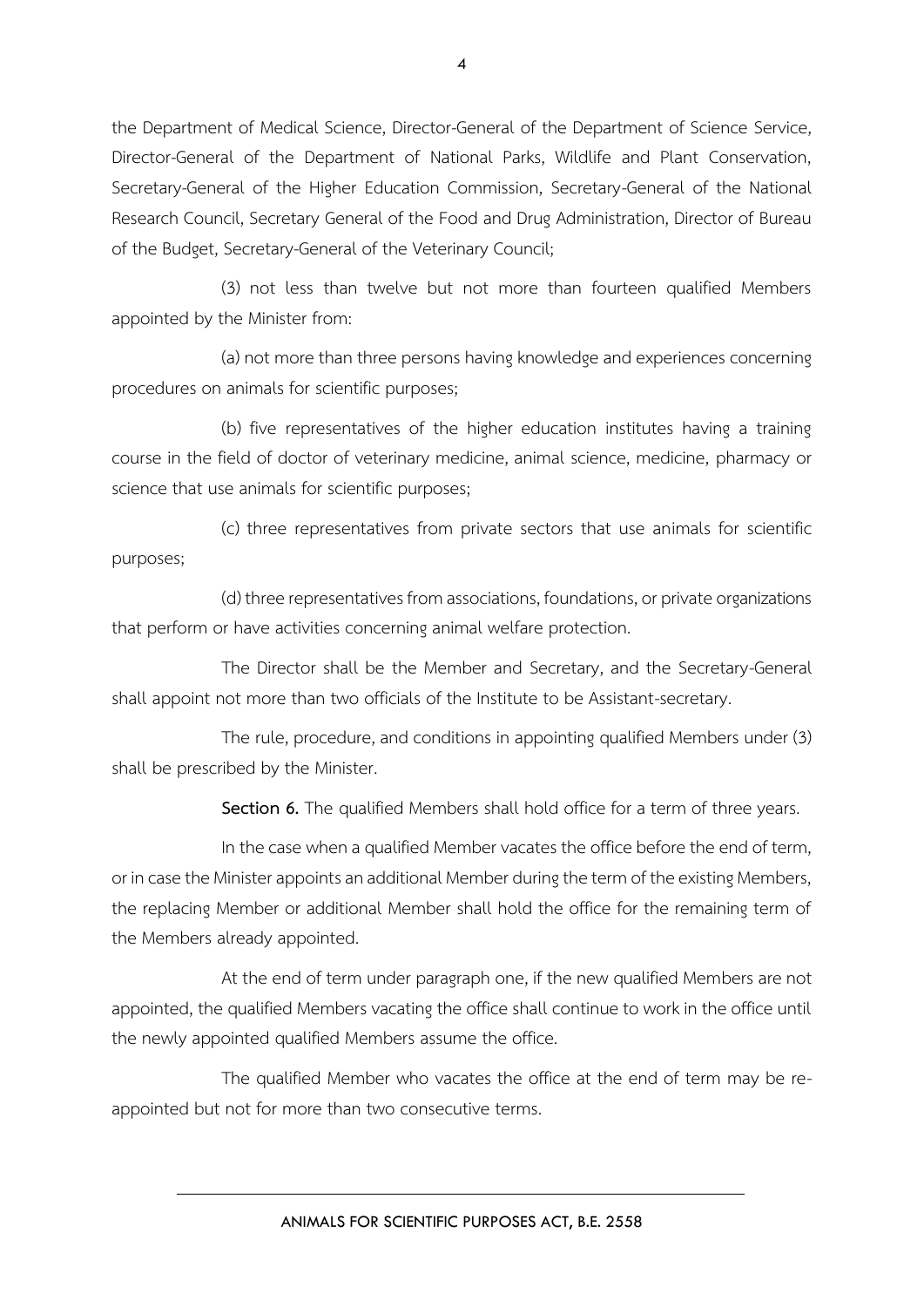In the case when a qualified Member vacates the office before the end of term, the Committee shall consist of all the existing Members until a replacing qualified Member is appointed.

**Section 7.** In addition to vacating the office at the end of term, a qualified Member vacates the office upon:

(1) death;

(2) resignation;

(3) being a bankrupt;

(4) being an incompetent or quasi-incompetent person;

(5) being removed by the Minister due to functional deficiency, misbehavior, or incapability;

(6) being imprisoned by a final judgment except for an offence committed through negligence or a petty offence.

**Section 8.** The Committee shall have power and duties as follows:

(1) to determine policy in supervising and promoting procedures on animals for scientific purposes so as to comply with the universally recognized standard;

(2) to give an opinion to the Minister in the matter concerning the issuance of a Ministerial Regulation or announcement for implementing this Act;

(3) to determine rules and standard accreditation of the establishment under this Act;

(4) to determine the Ethics in Procedures on Animals for Scientific Purposes;

(5) to determine policies and processes in disseminating information concerning policy and operation plan on development and promotion of procedures on animals for scientific purposes to enable the involving agencies in every sector and the general public to understand and take part in developing and promoting procedures on animals for scientific purposes;

(6) to interpret and determine various problems arising from the execution of this Act, as well as to lay down guidelines for State agency and State educational institute in the implementation of this Act;

(7) to determine and decide the appeal against an order of the licensor and ethics committee under this Act;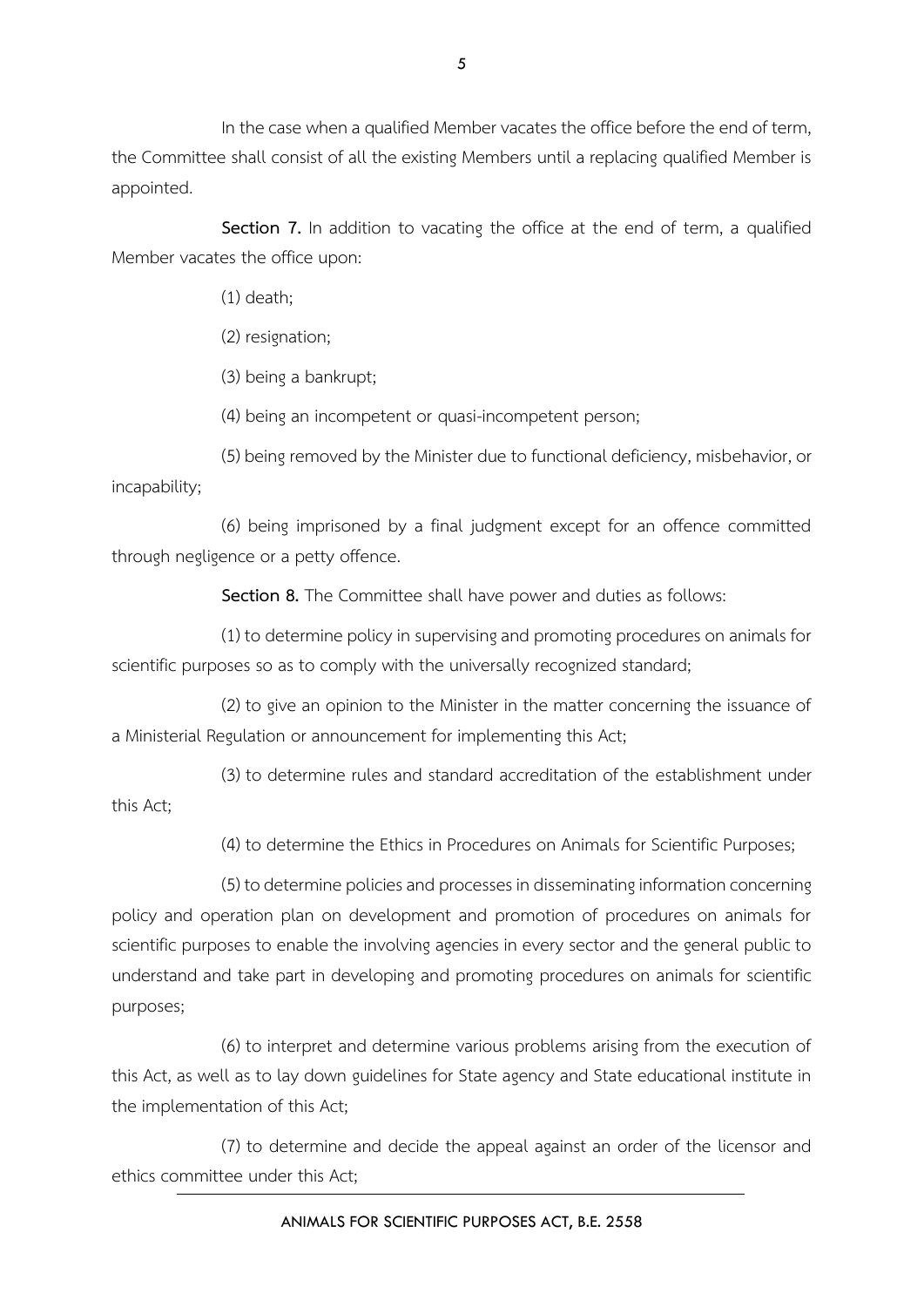(8) to determine the brief report on operation result of procedures on animals for scientific purposes under section 23 and section 31;

(9) to appoint an expert in the procedures on animals for scientific purposes for the operation under section 34 paragraph three;

(10) to prepare a brief report on operation result and a suggestion on procedures using animals for scientific purposes under this Act for submission to the Council of Ministers;

(11) to carry out any other activity prescribed by this Act or other law to be power and duty of the Committee.

**Section 9.** In a meeting of the Committee, the presence of not less than one half of the total number of Members is required to constitute a quorum.

In a meeting of the Committee, if the Chairperson is absent or unable to perform the duties, the presenting Members shall elect one among themselves to chair the meeting.

Subject to the rule prescribed by the Committee, in the performance of duties, the Chairperson or any Member having direct or indirect interest in the matter under consideration shall inform such a conflict at the meeting, and the meeting shall decide whether such Member should be present in the meeting and cast a vote in the consideration of such matter or not.

The decision of the meeting shall be by a majority of votes. One Member shall have one vote. In an equality of votes, the person who chairs the meeting shall cast an additional vote as casting vote.

**Section 10.** The Committee has the power to appoint a Sub-committee for considering or functioning the matter entrusted by the Committee.

Section 9 shall be applied to the meeting of the Subcommittee *mutatis mutandis.* 

**Section 11.** In the performance of duties under this Act, the Committee or Subcommittee may summon any person to give facts, opinions or technical suggestions when it deems appropriate, and may ask any person to collaborate in acquiring facts for examining any operation or activity which may affect the welfare of animals used for scientific purposes.

**Section 12.** There shall be an establishment of the Institute of Animal for Scientific Purposes Development in the Office, having the function of rendering technical and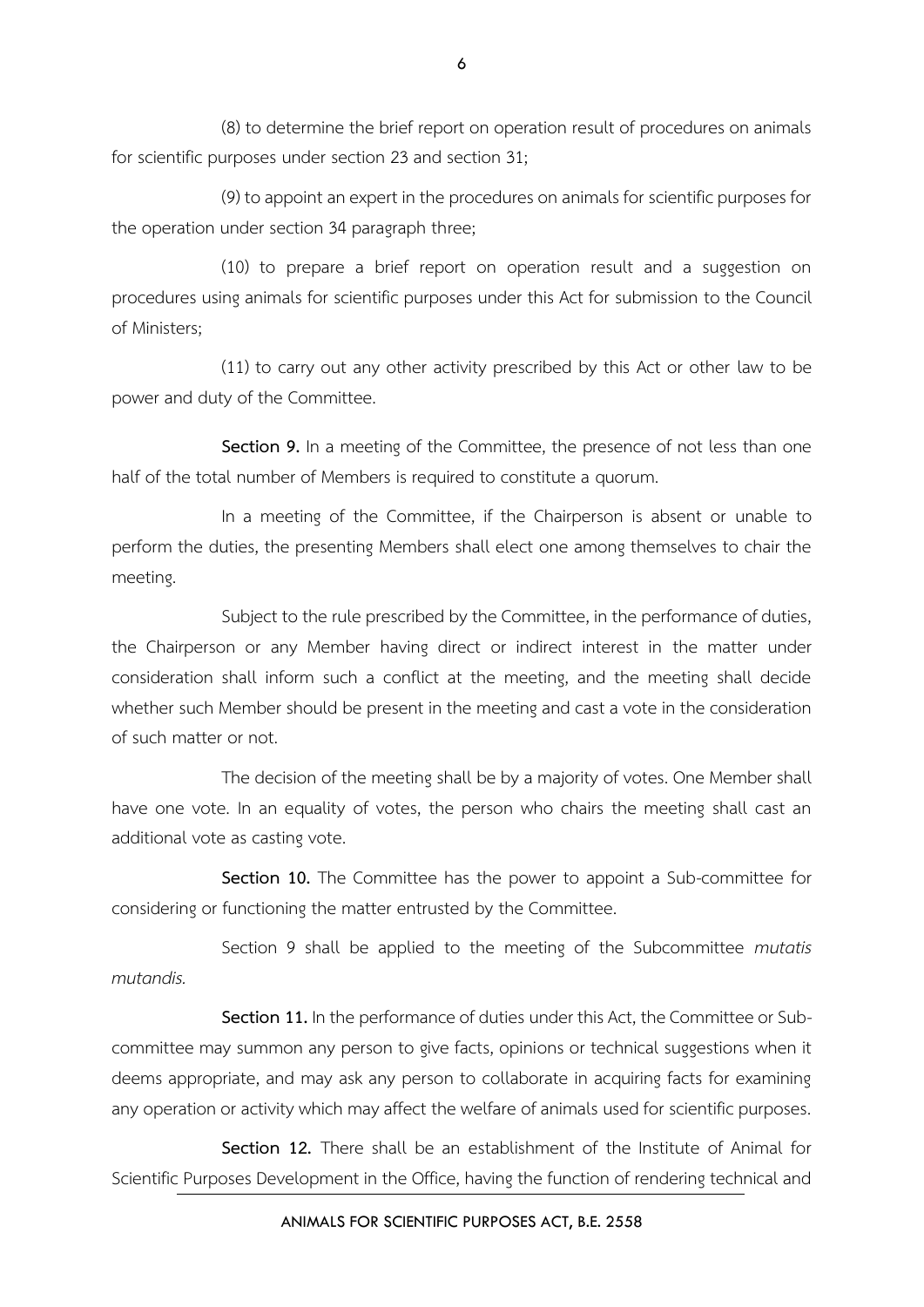administrative work for the Committee and Ethics committee, including the power and duties as follows:

(1) to survey, study, and analyze various technical aspects for creating basic information in determining objectives, policy, and preparing various plans, programs, and measures for development of procedures on animals for scientific purposes;

(2) to develop and prepare a standard system of procedures on animals for scientific purposes in every aspects in accordance with the universally recognized standard;

(3) to promote, develop, and supervise procedures on animals for scientific purposes and establishments in accordance with the standards established by the Institute;

(4) to create database and disseminate information concerning policy, operation plan concerning development and promotion of procedures on animals for scientific purposes and ethics, to enable the involving agencies in every sectors and the general public to understand and take part in developing and promoting such procedures;

(5) to coordinate, cooperate, and give advice to domestic and foreign organizations and agencies in the affairs concerning development of standard of procedures on animals for scientific purposes;

(6) to promote and support education for developing technology on research and procedures on animals for scientific purposes as well as to provide training course concerning in procedures on animals for scientific purposes;

(7) to prepare a report on operation result of procedures on animals for scientific purposes of various agencies for submission to the Council of Ministers;

(8) to carry out any other activities prescribed by this Act or entrusted by the Committee or Secretary-General.

**Section 13.** The Secretary-General shall appoint the Director to administer the Institute and to be directly responsible to the Secretary-General in the performance of duties.

## **CHAPTER II**

#### **ETHICS IN PROCEDURES ON ANIMALS FOR SCIENTIFIC PURPOSES**

**-------------------**

**Section 14.** The licensee shall comply with the ethics prescribed by the Committee by an announcement published in the Government Gazette.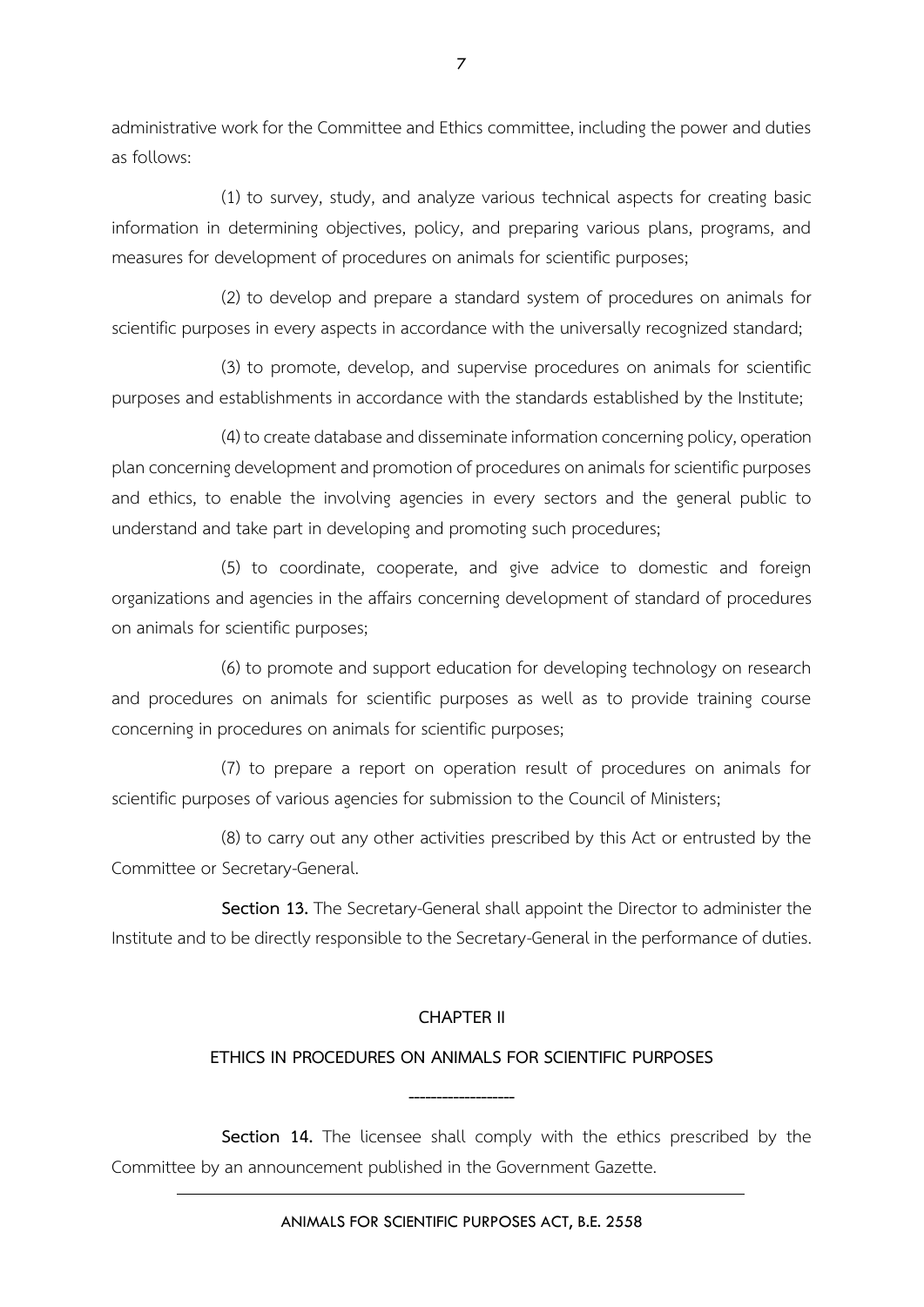**Section 15.** There shall be an ethics committee consisting of a chairperson and not less than six members appointed by the Committee from the person who has knowledge, expertise, and experiences concerning procedures on animals for scientific purposes to determine and make decision on unethical conducts.

The Director shall be secretary of the ethics committee.

The ethics committee member appointed by the Committee under paragraph one shall hold office for a term of three years, and the provisions of section 6 paragraph two and paragraph three, section 7 and section 8 shall be applied *mutatis mutandis* to the holding of and removal from office, and the meeting of the ethics committee.

**Section 16.** In the case when there is an accusation of non-compliance with the ethics, or there is a reasonable ground to believe that there is a conduct of noncompliance with the ethics, the ethics committee shall examine the facts and shall have power to decide the case in any of the following ways:

(1) dismissing the accusation in case the accused person is found innocent;

(2) imposing any of the following penalties in case the accused person is found guilty:

(a) reprimand;

(b) probation

(c) suspension of the license for a period as it deems appropriate, but not exceeding two years;

(d) revocation of the license.

The rules and procedures in examining the facts and deciding the case concerning non-compliance with the ethics shall be prescribed by the Committee.

**Section 17.** The licensee whose license is suspended must stop using or producing animals for scientific purposes as of the date of receiving the order suspending the license.

If the licensee who is under suspension of the license violates the provisions of paragraph one, the ethics committee shall revoke the license.

**Section 18.** The ethics committee has the power to appoint a sub-committee for examining facts or giving opinion concerning unethical conducts entrusted by the ethics committee.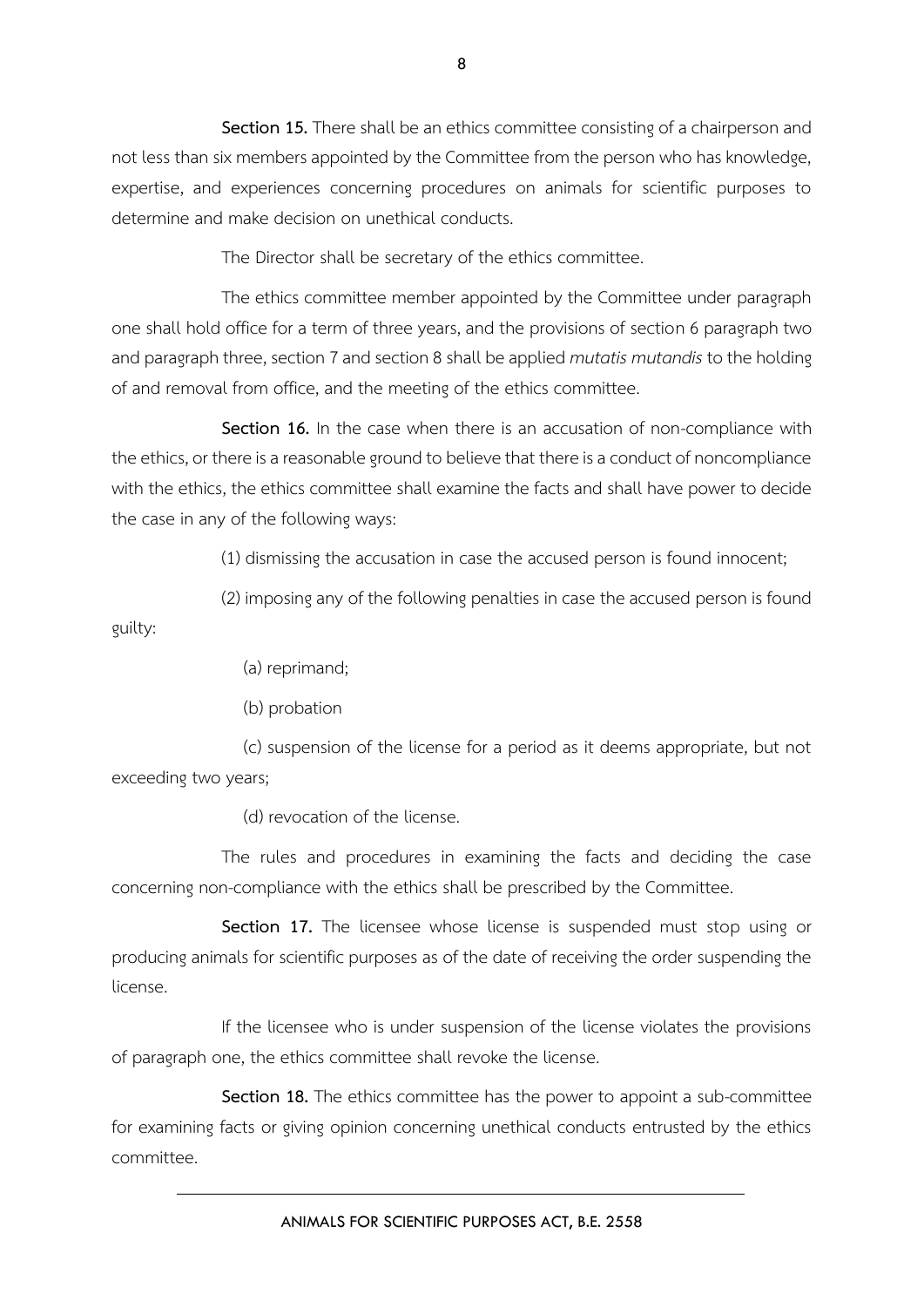Section 9 shall be applied to the meeting of the ethics sub-committee *mutatis mutandis.* 

**Section 19.** The ethics committee and the ethics sub-committee have the power to summon the responsible person of the establishment, supervisor of the establishment, licensee, the person associated with an unethical conduct to give statement, or submit document, or evidence for the benefit of consideration of the ethics committee and the ethics subcommittee.

**Section 20.** The Director shall inform the order of the ethics committee of the accused of unethical conduct within fifteen days from the date of the issuance of order.

The accused person has the right to appeal to the Committee within thirty days from the date of the receipt of the said order.

The decision of the Committee shall be final.

## **CHAPTER III**

## **THE CONTROL OF PROCEDURES ON ANIMALS FOR SCIENTIFIC PURPOSES**

**----------------**

**PART I**

## **Establishment**

**---------------**

**Section 21.** Any person who wishes to construct or use any premises, buildings, or places as an establishment must inform the Secretary-General in accordance with the rules, procedures, and conditions prescribed by the Committee by the announcement published in the Government Gazette.

**Section 22.** The establishment must be in accordance with the rule as follows:

(1) location, environment, and nature of the premises as prescribed in the Ministerial Regulation;

(2) equipment, appliances, and accessories necessary for uses in the establishment with respect to the types and the amount as prescribed in the Ministerial Regulation;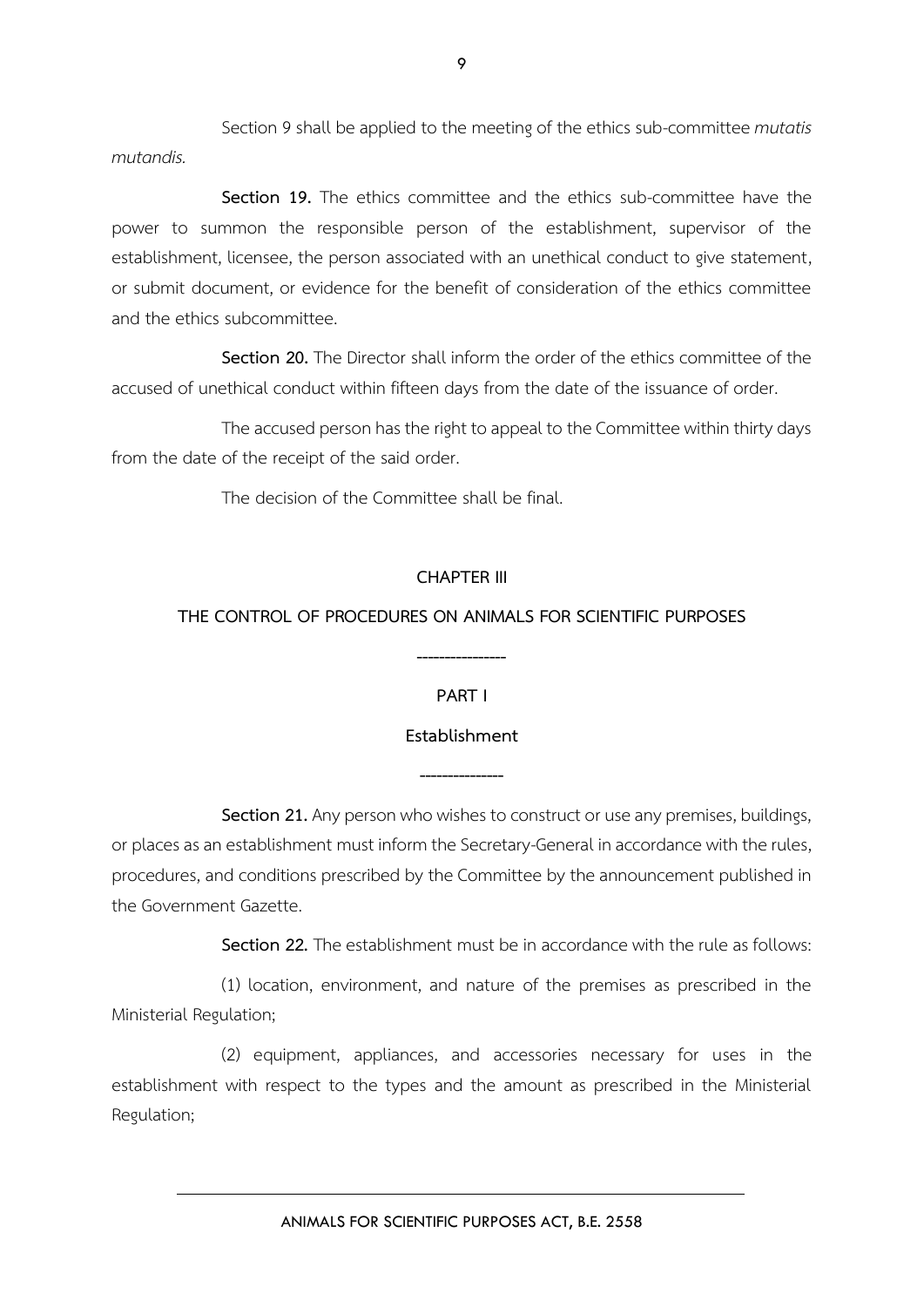(3) signboards indicating name of the establishment, name of the supervisor of the establishment, and the layout of the establishment in detail for displaying at a conspicuous position in the establishment;

(4) at least one veterinarian, who has a license issued by the Veterinary Council, and has experiences in laboratory animal science as prescribed by the Committee by an announcement published in the Government Gazette, working regularly at the establishment;

(5) Head of Establishment Unit, who may be the same person as the person under (4), working regularly at the establishment.

The Ministerial Regulations under (1) and (2) may be differently prescribed in accordance with the kind and category of animals.

**Section 23.** The responsible person of the establishment must appoint an institutional animal care and use committee for approving animal use protocols, and supervising procedures on animals for scientific purposes to be in compliance with the ethics.

The qualification and number of members of the committee, rules and procedures in the said function of the committee in paragraph one shall be prescribed by the Committee by an announcement published in the Government Gazette.

The institutional animal care and use committee under paragraph one shall, in the name of the responsible person of the establishment, prepare a brief report on the result of procedures on animals for scientific purposes performed in the establishment for submission to the Secretary-General every six months, in the form prescribed by the Secretary General.

**Section 24.** The Head of Establishment Unit has the duty to supervise the personnel employed in performing the procedures on animals for scientific purposes to be in compliance with the ethics, as well as the following duties:

(1) to control the uses of animals in scientific procedures to be in line with the kind and number of animals specified in the protocol approved by the institutional animal care and use committee, or as informed in section 31;

(2) to take care of the establishment so as to be clean, tidy, safe, and appropriate for use as the establishment prescribed in the Ministerial Regulation issued under section 22 (1) and (2);

(3) to prepare a statistic on the use of animals in scientific procedures and submit, in the name of the institutional animal care and use committee and the responsible

10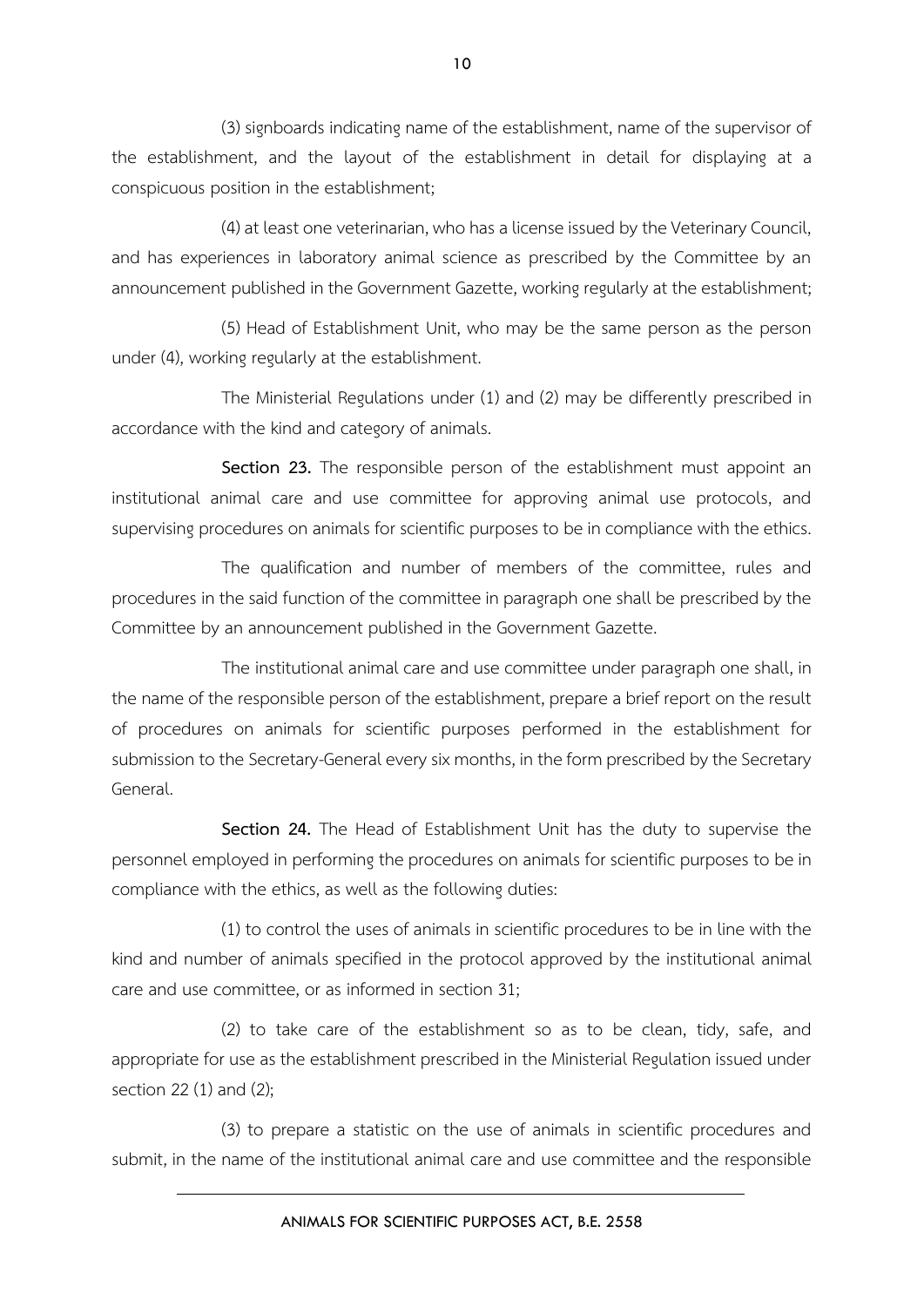person of the establishment, to the Secretary-General in the form and interval prescribed by the Secretary-General;

(4) to carry out any other activity entrusted by the responsible person of the establishment.

**Section 25.** The responsible person of the establishment must inform the Secretary-General in writing before carrying out the following activities:

(1) changing the objectives of procedure of establishment which are different from those previously informed:

(2) modifying or expanding the establishment or constructing a premises or building for use as a new establishment;

(3) changing or adding the kind of animal used for scientific purposes from those approved by the institutional animal care and use committee or as informed under section 31;

(4) changing the supervisor or veterinarian of establishment;

(5) changing the name of establishment;

(6) moving the establishment except in case of force majeure;

(7) declining to use any premises, building, or place as establishment;

The rule, procedure, and time to inform the Secretary-General under paragraph one shall be prescribed by the Committee by an announcement published in the Government Gazette.

**Section 26.** Before declining to use any premises, building, or place as an establishment, the responsible person of the establishment must treat the animals used for scientific purposes in compliance with the rule, procedure, and conditions prescribed by the Committee by an announcement published in the Government Gazette.

The announcement under paragraph one may be differently prescribed in accordance with the kind and category of animals.

In the case when the responsible person of the establishment fails to comply with the rule, procedure, and conditions prescribed by the Committee under paragraph one, the Secretary-General has the power to order the responsible person of the establishment to comply with the rule, procedure, and conditions prescribed by the Committee.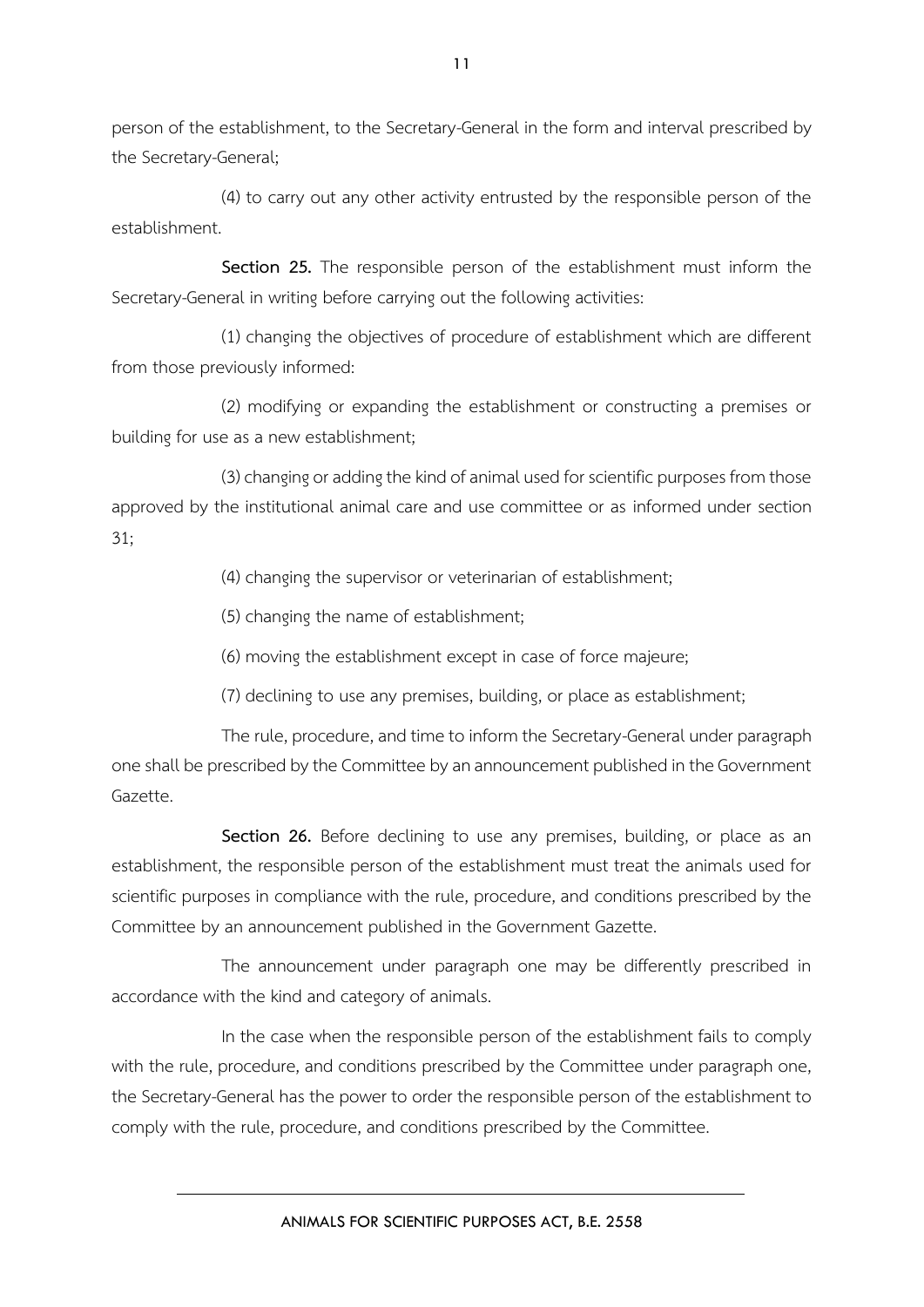## **PART II**

## **Procedures on Animals and Carcasses of Animals for Scientific Purposes**

**----------------**

**Section 27.** Any person who wishes to use or to breed animals for scientific purposes, either inside or outside an establishment, must be licensed by the licensor.

The qualification of the applicant, application and issuance of a license shall be in accordance with the rule, procedure, and conditions prescribed in the Ministerial Regulation.

The provisions of paragraph one shall not apply to the following persons:

(1) a school student, university or college student, or trainee in the course relating to care, use, or producing animal for scientific purposes in the curriculum approved by the educational institute or agency;

(2) an assistant of the user or breeder of animals used for scientific purposes performing under control of the licensee.

**Section 28.** The license under section 27 shall be valid for four years from the date of issuance.

The renewal and granting renewal of license shall be in accordance with the rule, procedure, and conditions prescribed in the Ministerial Regulation.

**Section 29.** In the case when the license is lost, essentially damaged or deteriorated, the licensee shall inform the licensor and apply for a substitute of license within fifteen days from the date of knowledge of such incident.

**Section 30.** In the case when the licensor refuses to issue a license under section 27, renewal of license under section 28, or substitute of license under section 29, the applicant has the right to appeal to the Committee within thirty days from the date of receiving information of refusal.

The decision of the Committee shall be final.

**Section 31.** The procedures on animals for scientific purposes in the following cases must be performed by the licensee, and informed to the Secretary-General as well as complied with the rule, procedure, and conditions prescribed by the Committee by an announcement published in the Government Gazette:

ANIMALS FOR SCIENTIFIC PURPOSES ACT, B.E. 2558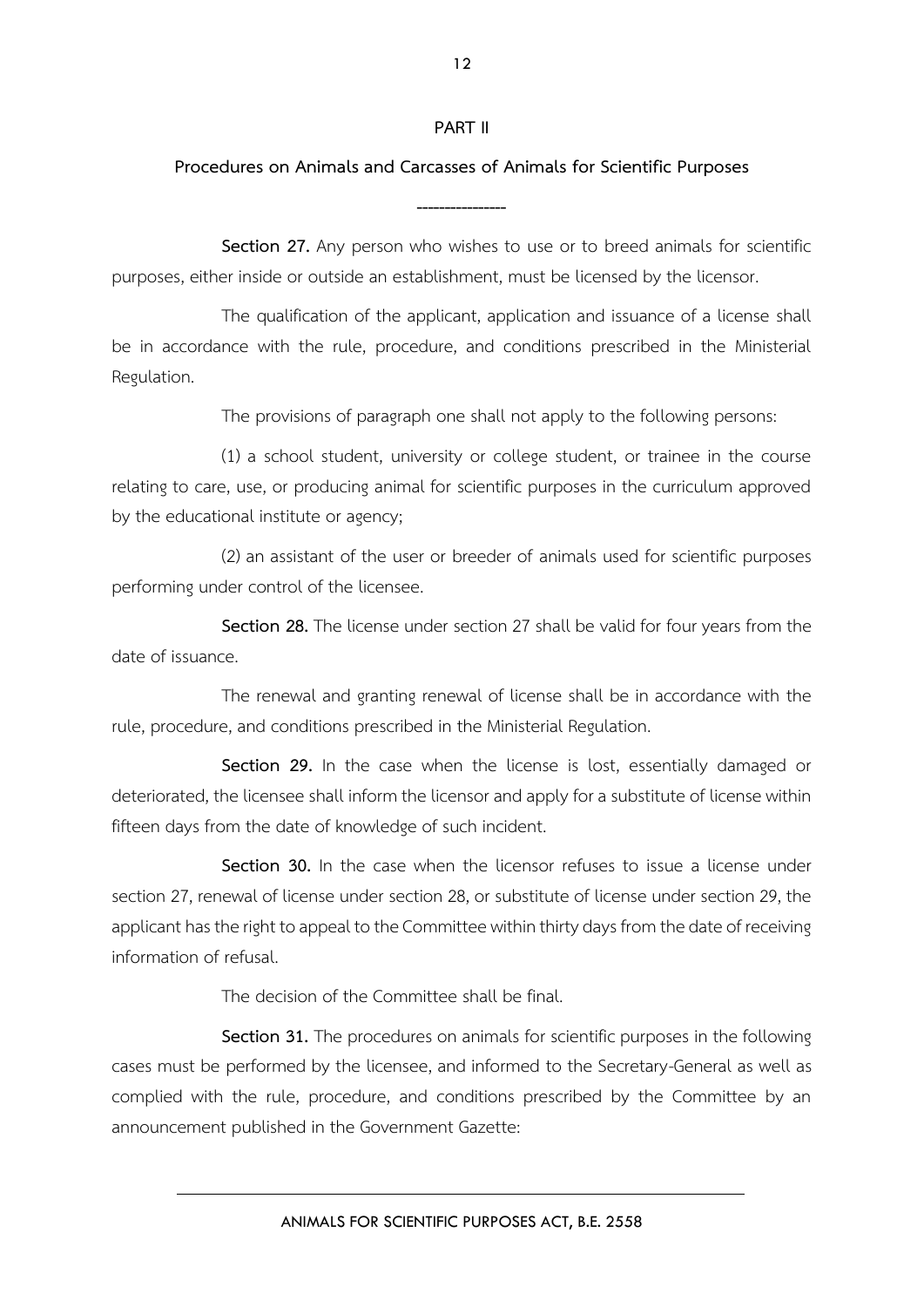- (1) breed improvement;
- (2) breeding;
- (3) production;
- (4) stem cell study;
- (5) genetic modification;
- (6) cloning

The performer in paragraph one shall, in the name of the institutional animal care and use committee and supervisor of the establishment, prepare a brief report on the results of procedures on animals for scientific purposes for submission to the Secretary-General at every six months period, in the form prescribed by the Secretary-General.

The Secretary-General shall determine an appropriate procedure and measure for protecting document, data, or detail concerning procedures under paragraph one from being disseminated to any other person, and such document or data must be used only for the purpose of examination of the performance under this Act.

**Section 32.** The procedures on animals for scientific purposes in the following cases must be informed to the Secretary-General and complied with the rule, procedure, and conditions prescribed by the Committee by an announcement published in the Government Gazette:

- (1) sale, offer for sale, or possession for sale;
- (2) import, export, or transit.

**Section 33.** The procedures on animals for scientific purposes in the following cases must be complied with the rule, procedure, and conditions prescribed by the Committee by an announcement published in the Government Gazette:

- (1) transport or transfer of animal;
- (2) euthanasia of animal;
- (3) treatment of carcass of animal.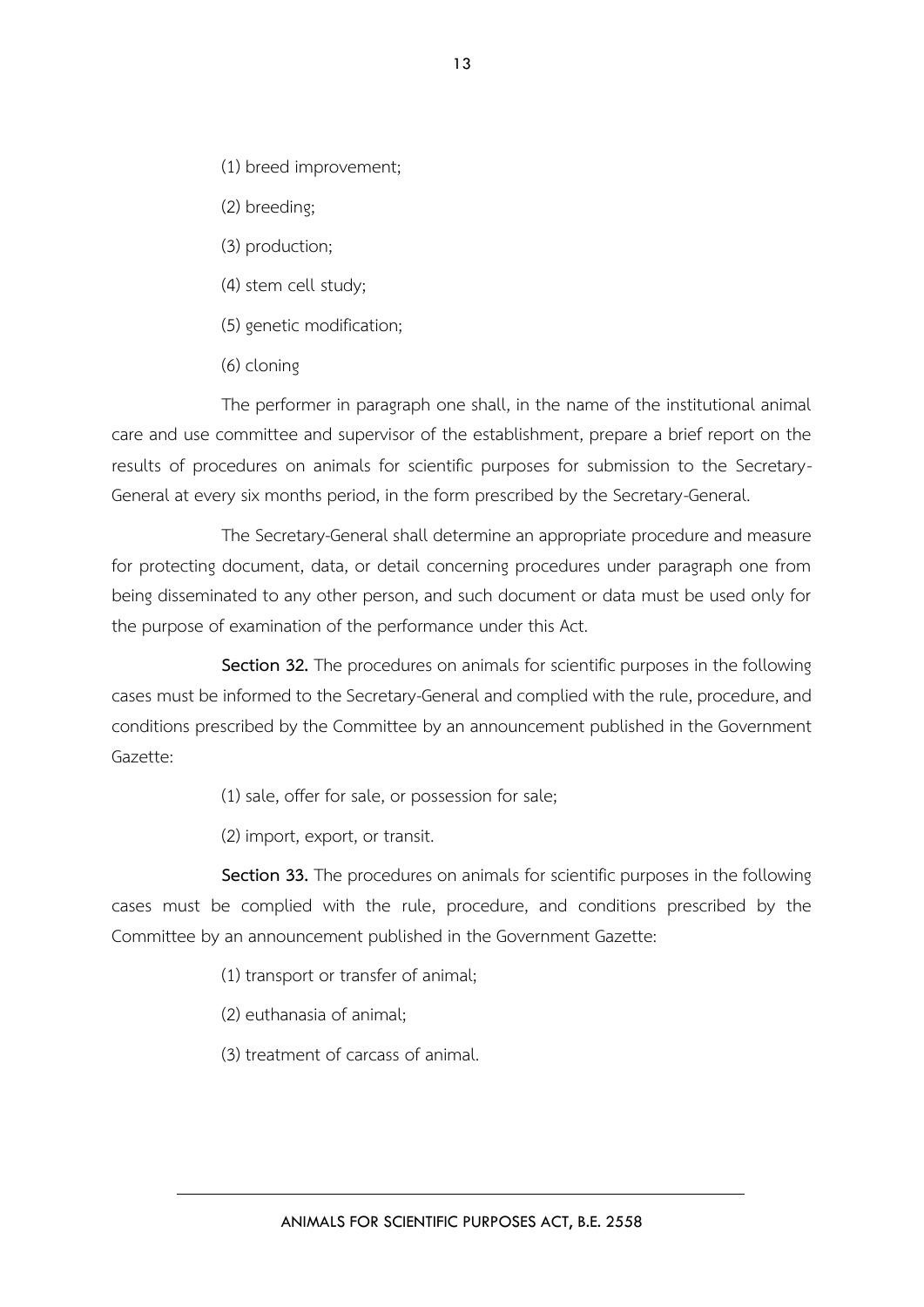#### **CHAPTER IV**

#### **COMPETENT OFFICIAL**

--------------------------

**Section 34.** In the performance of duty under this Act, the competent official shall have authorities as follows:

(1) to enter the establishment or place used for caring, producing or using animals for scientific purposes from sunrise to sunset, or working hours of such place, for examining the performance, concerning documental evidence or data, including any act which may violate or fail to comply with the provisions of this Act, or those prescribed in the license;

(2) to search any place or vehicle having reasonable ground to suspect that there is a commission of offense under this Act, as well as the power to seize or attach any document or evidence, an animal or object involving in the commission of offense under this Act for the purpose of examination or litigation;

(3) to summon any person to give statement, or submit any document or object for supplementing consideration.

The use of authority by the competent official under (1), (2) and (3) must be addressed to the person involving directly in the matter under examination, and must be prior approved by the Secretary-General. And in the case under (3) the competent official must give an appropriate duration for such person to comply with the order under the rule, procedure, and conditions prescribed by the Secretary-General.

In the performance of duty under (1) and (2) of the competent official, he or she must perform the duty under supervision of the expert on procedures on animals for scientific purposes appointed by the Committee and must comply with the rule prescribed by the Committee.

In the performance of duty under (1), the competent official and the expert under paragraph three must refrain from acting in the manner of intimidating or searching under the Criminal Procedure Code. And in the case under (2), if there is a reasonable ground to believe that the delay in getting search warrant, and that such document or evidence, animal or object may be removed, concealed, damaged or deformed, the searching and seizure or attachment of document or evidence, animal or object involving with the commission of offence shall be carried out without search warrant.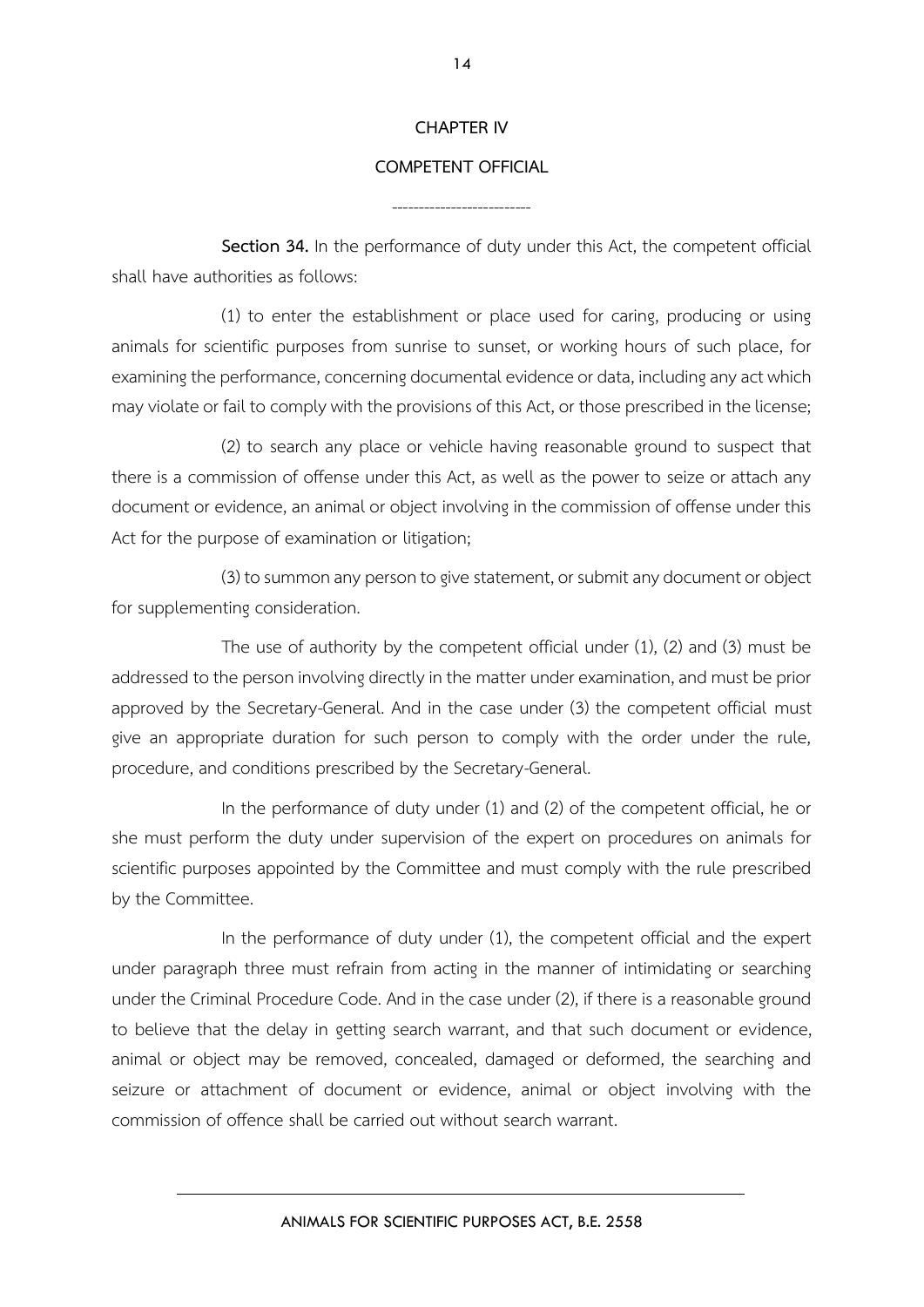**Section 35.** In the performance of duty of the competent official under this Act, the person concerned shall render appropriate facilitation.

**Section 36.** In the performance of duty under this Act, the competent official must show his or her identity card to the person concerned.

The identity card of the competent official shall be in the form prescribed by the Minister.

The competent official must prepare a report for submission to the Secretary-General within seven days from the date of such performance of duty.

**Section 37.** In the performance of duty under this Act, the competent official shall be an official under the Criminal Code.

**Section 38.** In the case when there is a seizure or attachment of animal which may be used as evidence in the examination or litigation of an offence under this Act, the competent official shall have power to entrust the owner of animal or other person to be responsible for taking care of such animal until the end of litigation. The animal must receive appropriate and necessary treatment. If such animal is inevitably to be put to sleep, the licensee or person under control of a veterinarian licensed as the first class professional veterinarian shall render such animal to rest in peace.

In the performance under paragraph one, the owner of animal shall bear the expenses incurring thereon until the end of litigation.

#### **CHAPTER V**

#### **ADMINISTRATIVE MEASURE**

**---------------**

**Section 39.** In the case when it appears that the responsible person of the establishment fails to comply with section 23 or section 26, or such establishment does not comply with the rule prescribed in section 22 or the Ministerial Regulation issued under section 22 (1) and (2), or the head of establishment unit fails to comply with section 24, the Secretary-General shall have power to order the responsible person of the establishment to improve or to comply with the rule, procedure and conditions prescribed.

In the case when the responsible person of the establishment fails to comply with the order of the Secretary General under paragraph one without reasonable justification, the Secretary-General, with the approval of the Committee, shall have power to order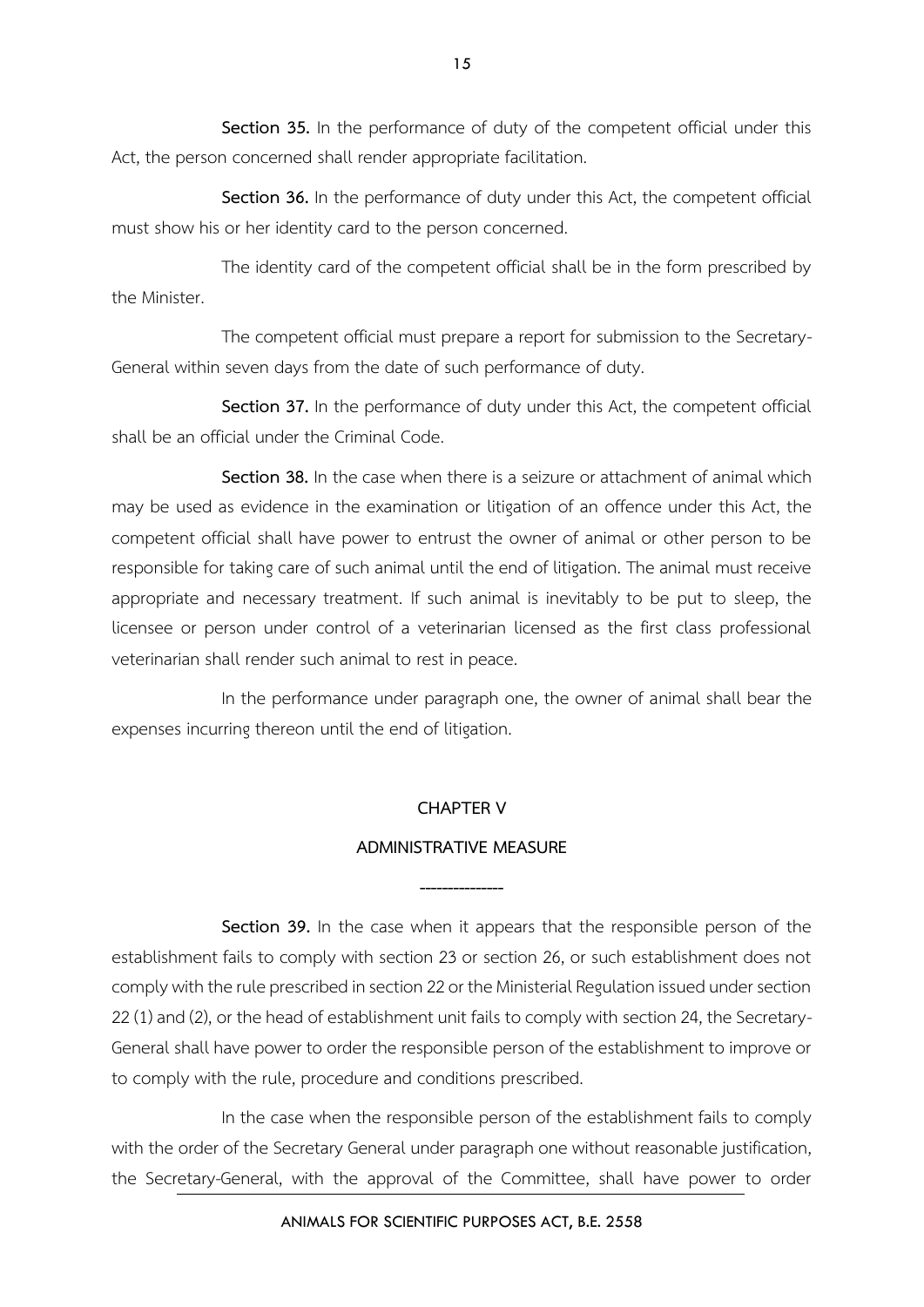suspension of procedure within such establishment until there is an improvement or a compliance with the rule, procedure and conditions prescribed.

**Section 40.** In the case when the licensee fails to comply with section 31, the Secretary-General has the power to order such licensee to improve or to comply with the rule, procedure and conditions prescribed.

In the case where the licensee fails to comply with the order of the Secretary-General under paragraph one without reasonable justification, the Secretary-General shall have power to order suspension of procedure until there is an improvement or a compliance with the rule, procedure and conditions prescribed.

## **CHAPTER VI**

## **PENALTY PROVISIONS**

**----------------**

**Section 41.** Any person who fails to comply with the summons of the ethics committee or ethics sub-committee issued under section 19, or render facility to the competent official under section 35, shall be liable to a fine not exceeding ten thousand Baht.

**Section 42.** Any person who fails to comply with section 21 or section 25 shall be liable to a fine not exceeding fifty thousand Baht.

**Section 43.** Any person who fails to comply with section 27 paragraph one shall be liable to an imprisonment for a term not exceeding one year, or to a fine not exceeding one hundred thousand Baht, or to both.

**Section 44.** Any person who fails to comply with section 32 or section 33 (1) or (3), shall be liable to a fine not exceeding one hundred thousand Baht.

**Section 45.** Any person who fails to comply with section 33 (2) shall be liable to a fine not exceeding three hundred thousand Baht.

**Section 46.** Any person who violates or fails to comply with the order of the Secretary-General under section 26 paragraph three, section 39 paragraph two, or section 40 paragraph two, shall be liable to a fine not exceeding two hundred thousand Baht.

**Section 47.** In respect of all the offences under this Act, the case settlement committee shall have power to settle the case in accordance with the rule prescribed by the Committee.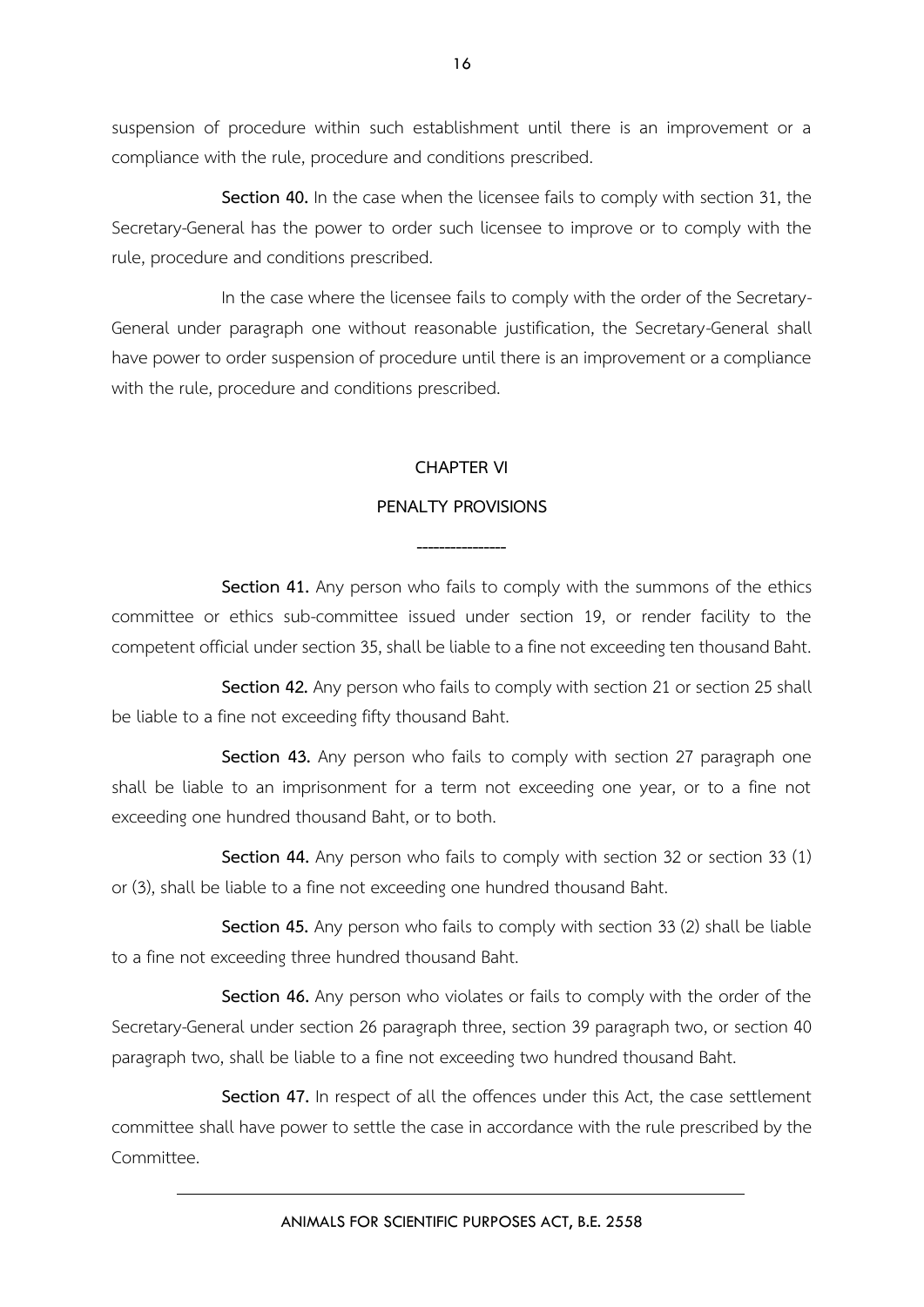After the accused has paid the determined penalty fine within thirty days from the date of receiving the order of settlement of the case, the case shall be deemed settled under the Criminal Procedure Code.

**Section 48.** The case settlement committee under section 47 shall consist of the persons as follows:

(1) in Bangkok Metropolis, the representative of the Attorney-General as chairperson, representative of the Royal Thai Police as member, and the competent official appointed by the Committee as member and secretary;

(2) in other provinces, the provincial prosecutor as chairperson, the Commander of provincial police as member, and the competent official appointed by the Committee as member and secretary.

## **TRANSITIONAL PROVISIONS**

**------------------**

**Section 49.** At the initial stage when there is no appointment of the qualified person under section 5 (3), the Committee shall consist of the Chairperson elected among the *ex officio* members themselves, and the *ex officio* members under section 5 (2) as members.

The Committee under paragraph one shall perform the duty of the Committee under section 5, and the ethics committee under section 15, for the time being until the Minister appoints the qualified members under section 5 (3). This transition period shall not exceed one hundred and eighty days from the date this Act comes into force.

Upon having the Committee under section 5, the Committee shall finish the appointment of the ethics committee under section 15 within one hundred and eighty days from the date of existence of the Committee.

**Section 50.** The Secretary-General of the National Research Council shall perform the duty of the Member and secretary of the Committee and the ethics committee under section 49.

**Section 51.** At the initial stage when there is no establishment of the Institute, the Office of the National Research Council shall perform the duty of the Institute for the time being until the Institute is established under section 12 and the Director is appointed under section 13 within one hundred and eighty days from the date this Act comes into force.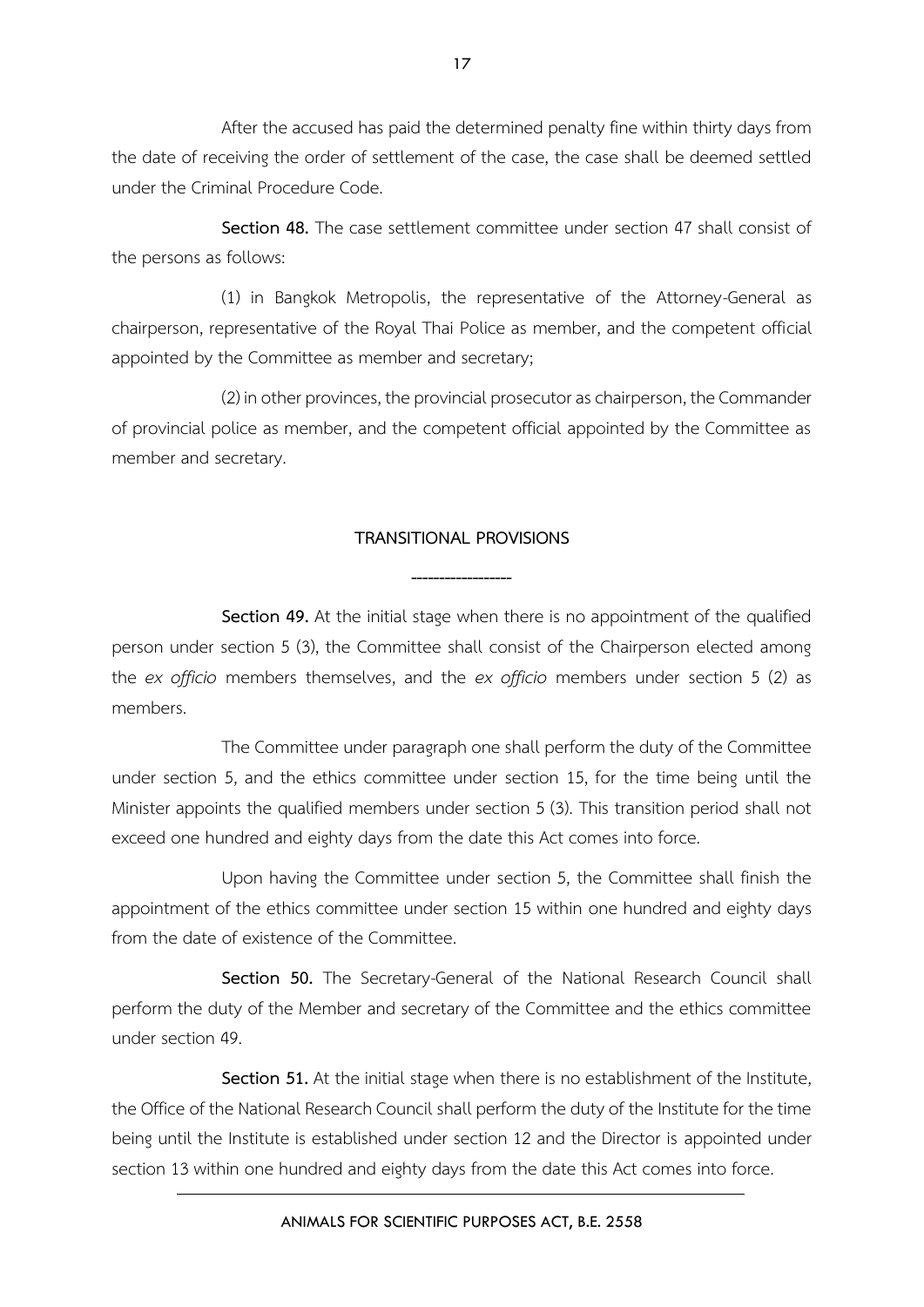**Section 52.** During the time when there is no ethics under section 15, the licensee shall comply with the ethics in using animals for scientific purposes prescribed by the National Research Council.

**Section 53.** Any person who uses any premises, building, or place as an establishment on the date this Act comes into force shall inform the Secretary-General under section 21 within one hundred and eighty days from the date this Act comes into force.

**Section 54.** During the time when section 22 (4) does not come into force, the responsible person of the establishment shall appoint a person having experience on procedures on animals for scientific purposes to perform duties as a veterinarian in the establishment.

The qualification and experience in procedures on animals for scientific purposes of the person, rule, procedure and conditions in supervising the procedure under paragraph one shall be prescribed by the Committee.

**Section 55.** Any person who uses or produces animals for scientific purposes on the date this Act comes into force shall apply for a license under this Act within one hundred and eighty days from the date this Act comes into force. And after having applied for license, he or she may continue the performance until he or she receives an order of refusal to grant a license from the licensor.

**Section 56.** Any person who performs procedures on animals for scientific purposes prescribed under section 31 or section 32 on the date this Act comes into force shall inform of the performance to the Secretary-General under section 31 or section 32 within one hundred and eighty days from the date this Act comes into force.

Countersigned by: General Prayut Chan-o-cha Prime Minister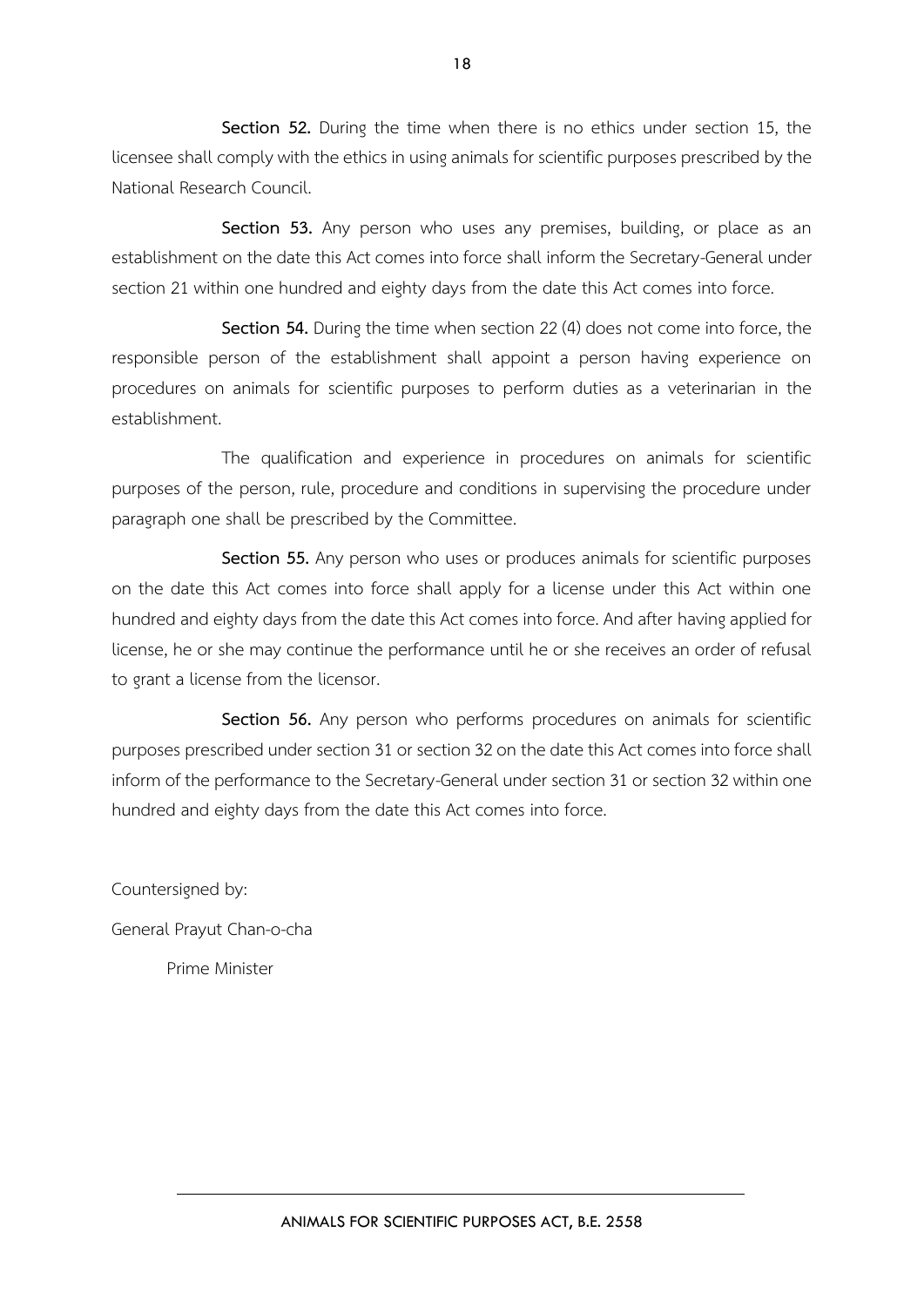#### **RATE OF FEES**

**\_\_\_\_\_\_\_\_**

| (1) License for using animal for scientific purposes:          | 20,000 Baht each.  |
|----------------------------------------------------------------|--------------------|
| (2) License for producing animal for scientific purposes:      | 100,000 Baht each. |
| (3) Substitute of license:                                     | 1,000 Baht each.   |
| (4) Renewal of license: for each time equal to the rate of fee |                    |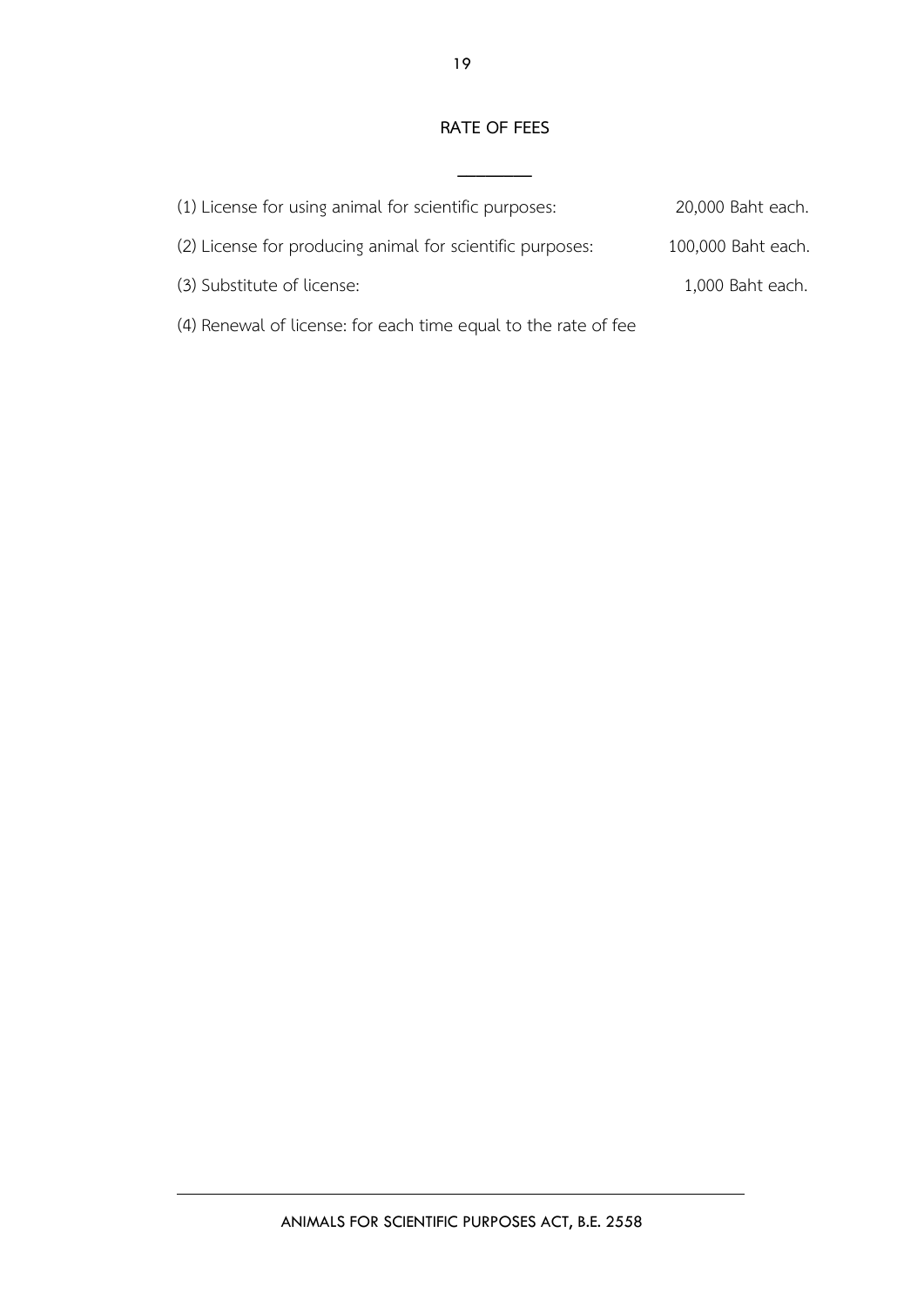**Remarks:** The motive of promulgation of this Act is that: Whereas it is nowadays and universally recognized that the care or use of animals for scientific purposes is necessary for creating new know-how, skill practice, and development of human and animal life quality. However, the care or use of animals for scientific purposes without proper technical or ethical control for caring or using animals may cause unnecessary pain, suffering or death to animals, which directly affect the quality of product or scientific achievement, and continuously deteriorate human and animal life and environment. Therefore, it is expedient to have a Thai law for supervision and promotion of procedures on animals for scientific purposes in harmony with universal ethics and standard for protecting animal life and welfare, promoting national academic progress, as well as promoting researchers to have universally recognized achievement. Therefore, it is hereby enacted.